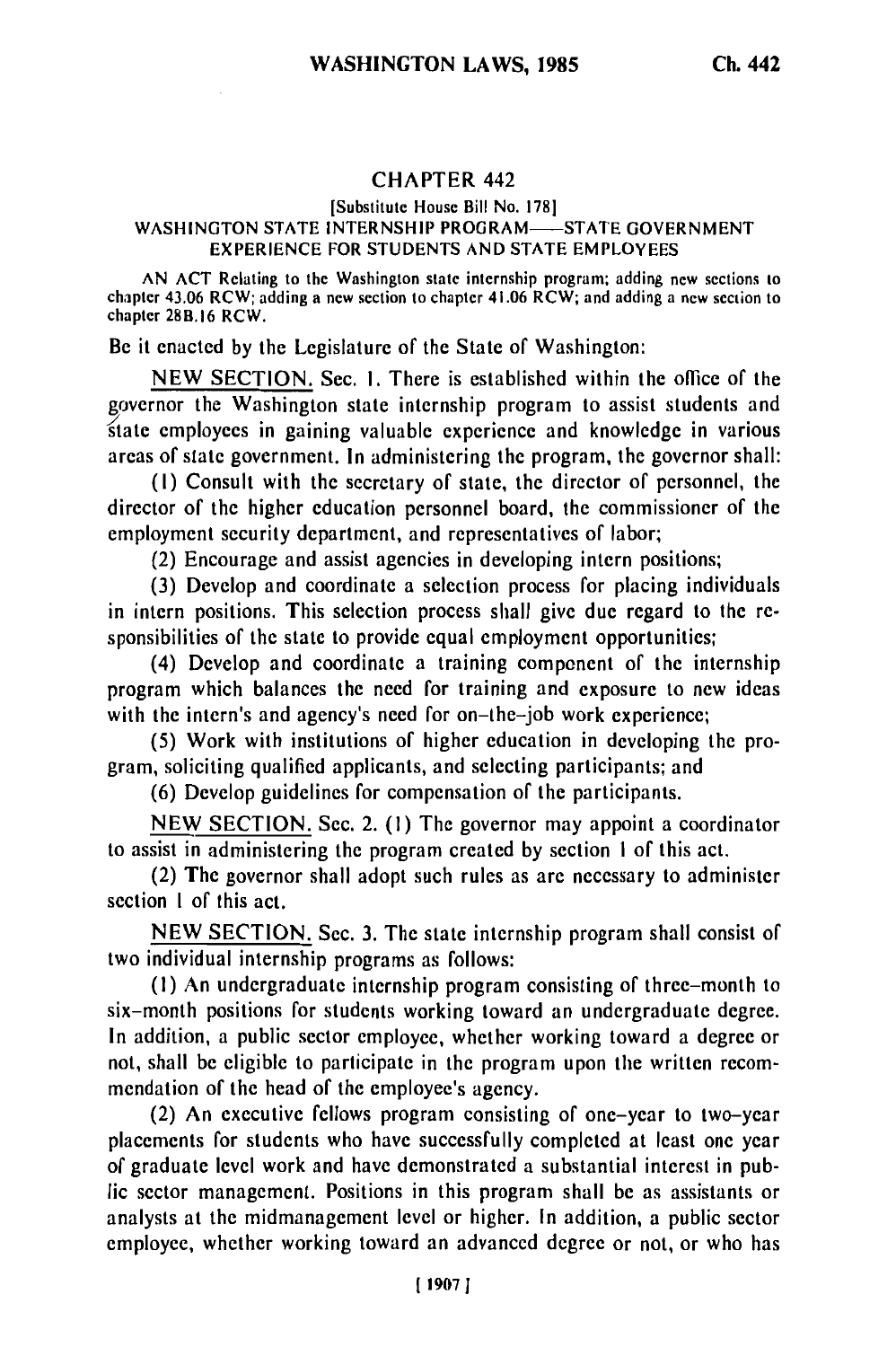**Ch. 442**

not successfully completed one year of graduate-level work as required by this subsection, shall be eligible to participate in the program upon the written recommendation of the head of the employee's agency. Participants in the executive fellows program who were not public employees prior to accepting a position in the program shall receive insurance and retirement credit commensurate with other employees of the employing agency.

NEW SECTION. Sec. 4. The state personnel board and the higher education personnel board shall each adopt rules to provide that:

**(I)** Successful completion of an internship under section 3 of this act shall be considered as employment experience at the level at which the intern was placed;

(2) Persons leaving classified or exempt positions in state government in order to take an internship under section 3 of this act: (a) Have the right of reversion to the previous position at any time during the internship or upon completion of the internship; and (b) shall continue to receive all fringe benefits as if they had never left their classified or exempt positions;

(3) Participants in the undergraduate internship program who were not public employees prior to accepting a position in the program receive sick leave allowances commensurate with other state employees;

(4) Participants in the executive fellows program who were not public employees prior to accepting a position in the program receive sick and vacation leave allowances commensurate with other state employees.

NEW SECTION. Sec. 5. The state personnel board shall adopt rules to provide that persons successfully completing an internship under the executive fellows program created under section 3 of this act are eligible for positions in the career executive program under RCW 41.06.430.

NEW SECTION. Sec. 6. An agency shall not be deemed to exceed any limitation on full time equivalent staff positions on the basis of intern positions established under section 3 of this act.

NEW SECTION. Sec. 7. Sections I through 6 of this act are each added to chapter 43.06 RCW.

NEW SECTION. Sec. 8. A new section is added to chapter 41.06 RCW to read as follows:

This chapter does not apply to positions under the state internship program established under section I of this act.

NEW SECTION. Sec. 9. A new section is added to chapter 28B.16 RCW to read as follows:

This chapter does not apply to positions under the state internship program established under section **I** of this act.

NEW SECTION. Sec. 10. Nothing in this act shall be construed to limit the authority of state agencies to continue or establish other internship programs or positions.